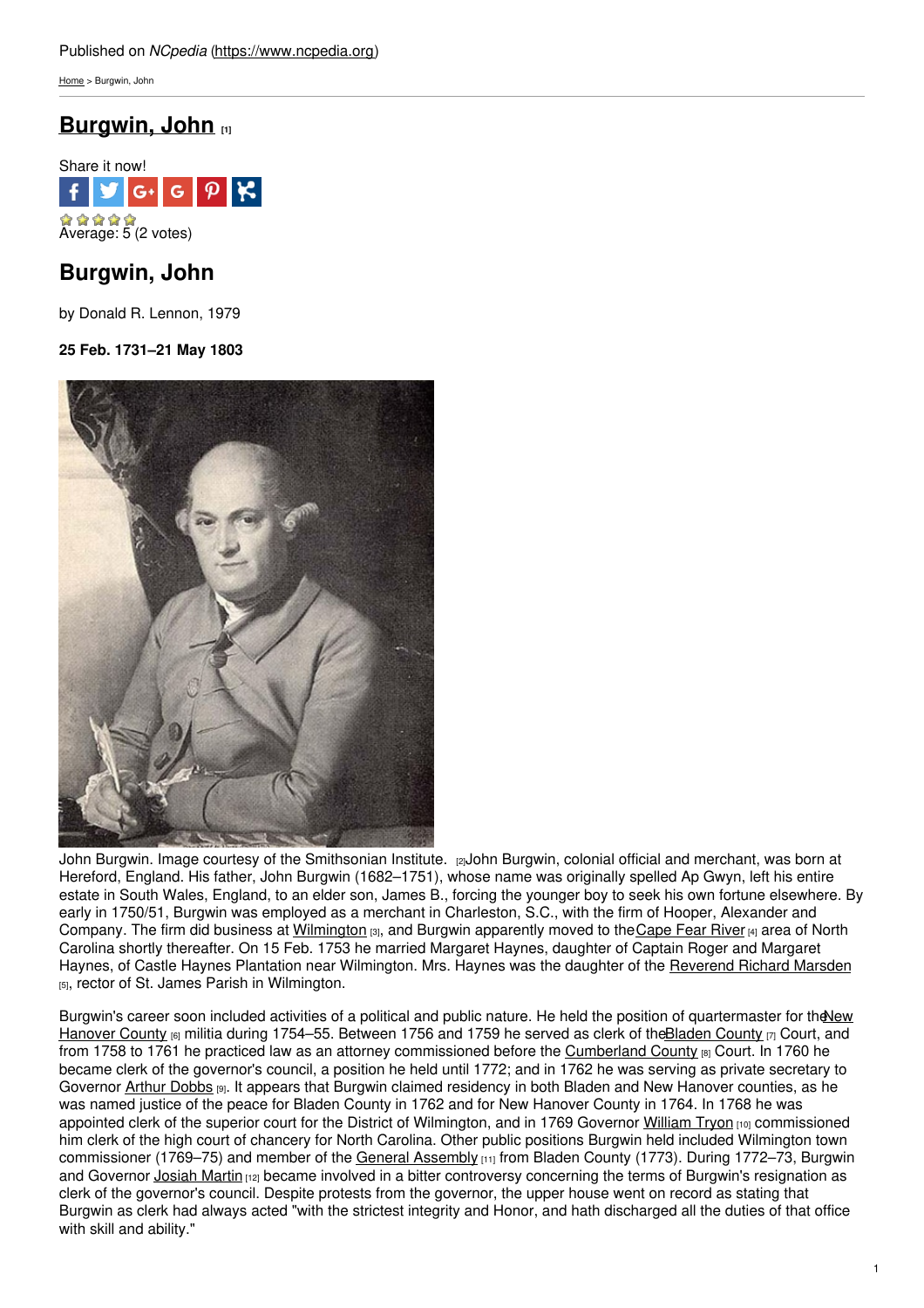

Painting of the Burgwin-Wright House. Image courtesy of the

 $H<sub>13</sub>$ There is little doubt that Burgwin was quite successful in mercantile operations in Wilmington and the Cape Fear region between 1764 and 1775, and New Hanover County records reflect his deep involvement in real estate activities during the same period. By 1771 he was living at Third and Market Street in Wilmington in what was to become one of that city's most famous buildings, today known as the [Burgwin-Wright](http://www.burgwinwrighthouse.com/) House [14] or Cornwallis House. He also owned Castle Haynes Plantation and the adjoining Hermitage Plantation, both of which he had inherited from his wife, who died on 19 Oct. 1770. In Bladen County he also owned Marsh Castle at Lake Waccamaw.

As the [revolutionary](https://www.ncpedia.org/american-revolution) [15] movement developed during the 1770s, Burgwin apparently attempted to tread the narrow path between [Whig](https://www.ncpedia.org/whig-party) [16] and Tory. On one occasion he ran afoul of the Wilmington Committee of Safety by failing to supply gunpowder as requested. During a party at the Hermitage on 8 Jan. 1775, Burgwin suffered a severe broken leg while playing "blind man's bluff." On the advice of his doctor, he left the colony to seek treatment abroad for the illset fracture. When, in 1777, North Carolina passed legislation calling for the confiscation and sale of property belonging to persons outside the colony, Burgwin returned by way of New York to Wilmington, where he applied for North Carolina citizenship. In 1781, as British forces under Major James Craig occupied Wilmington, Burgwin once more fled the state. He traveled in Belgium, Denmark, and elsewhere in Europe, in addition to visiting Great Britain. On 27 Apr. 1782 he married Elizabeth Bush of Bristol, England.

After the hostilities had ended, Burgwin and his new family, which by 1784 included a son and daughter, returned to Wilmington. Obviously, many North Carolinians did not consider Burgwin a Tory. [Archibald](https://www.ncpedia.org/biography/maclaine-archibald) Maclaine [17], writing in 1782, commented of him: "I am perfectly satisfied that he is not an enemy of the state. . . . The fears arising from the consequences of a War was his only inducement to leave the country." Burgwin was successful in reclaiming his property, which had been subject to confiscation, and he resumed mercantile operations in Wilmington, Charleston, and **[Fayetteville](https://www.ncpedia.org/fayetteville-0)** [18].

Burgwin died at the Hermitage. His three children, all by his second wife, wereJohn [Fanning](https://www.ncpedia.org/biography/burgwyn-john-fanning) [19], born at Gloucestershire, England (14 Mar. 1783–18 June 1864); Caroline Elizabeth Burgwin Clitherall, born at Charleston, S.C. (9 Apr. 1784–9 Oct. 1863); and [George](https://www.ncpedia.org/biography/burgwin-george-william) William Bush [20], born at the Hermitage (2 Sept. 1787–9 Feb. 1854).

### **References:**

Eliza Caroline Clitherall Books (Southern Historical Collection, University of North Carolina, Chapel Hill).

Cumberland County Court Minutes (North Carolina State Archives, Raleigh).

Walter Burgwyn Jones, *John Burgwin. Carolinian; John Jones, Virginian*(1913).

New Hanover County Deeds (North Carolina State Archives, Raleigh).

William L. Saunders and Walter Clark, eds.,*Colonial and State Records of North Carolina*, 30 vols. (1886–1914).

### **Additional Resources:**

"John Burgwin 1731-1803." N.C. Highway Historical Marker D-15, N.C. Office of Archives & History. [https://www.ncdcr.gov/about/history/division-historical-resources/nc-highway-historical-marker-program/Markers.aspx?](https://www.ncdcr.gov/about/history/division-historical-resources/nc-highway-historical-marker-program/Markers.aspx?sp=Markers&k=Markers&sv=D-15) sp=Markers&k=Markers&sv=D-15 [21] (accessed July 19, 2013).

Burgwin, John, 1731-1803. Library of Congress: <http://id.loc.gov/authorities/names/n87926592.html> [22]

Jones, Walter Burgwyn. *John Burgwyn, Carolinian; John Jones, Virginian; their ancestors and descendants.* [Montgomery, Ala.] Priv. print. 1913. <https://archive.org/details/johnburgwyncarol00jone> [23] (accessed July 19, 2013).

Burgwin, John 1731-1803 in WorldCat: <https://www.worldcat.org/identities/lccn-n87-926592> [24]